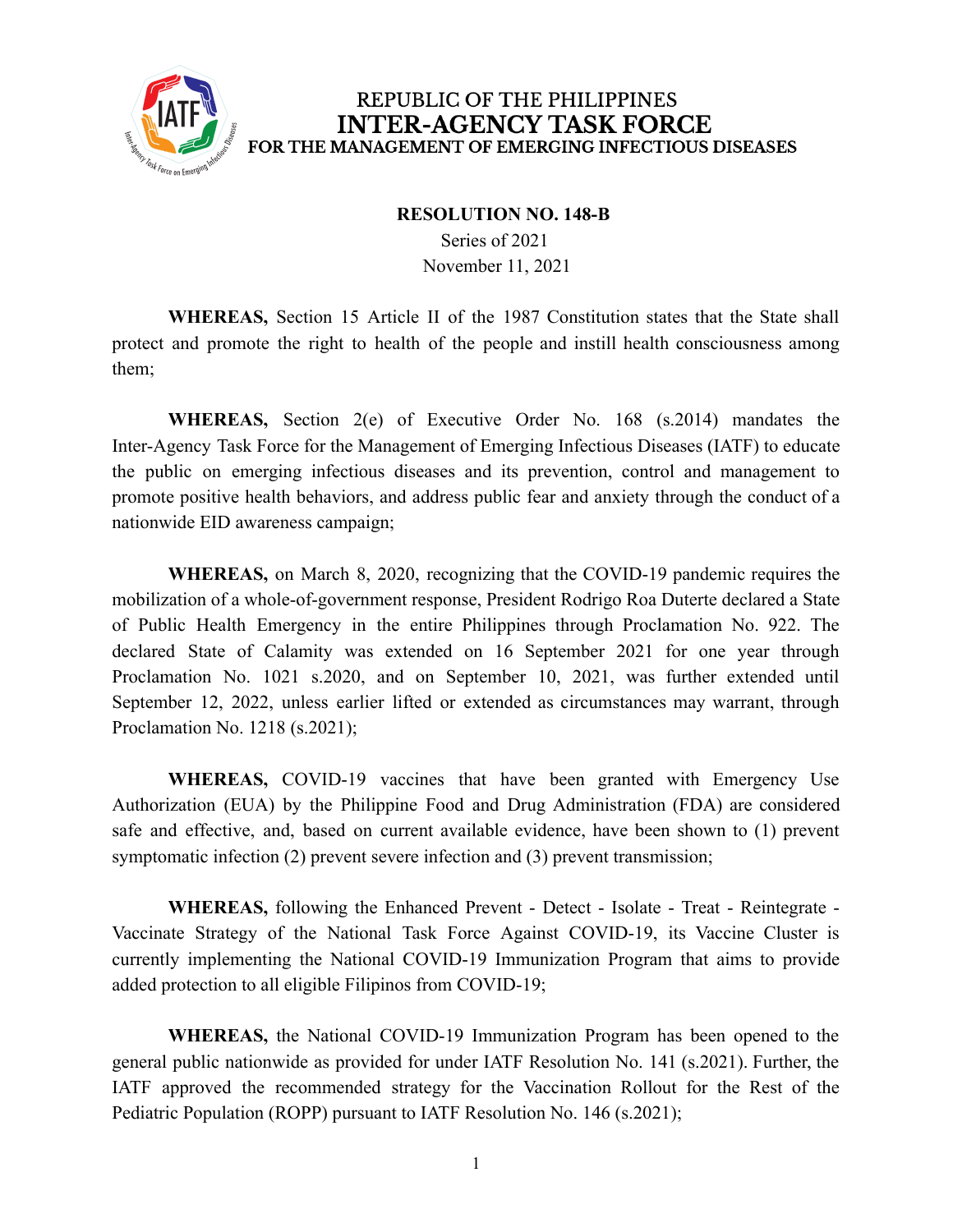

**WHEREAS,** as of 04 November 2021, the country already received a total of 108.9 million doses of COVID-19 vaccines with additional shipments until the end of the year. These doses of vaccines shall cover the target of vaccinating 54 million Filipinos with one dose by the end of November 2021 and 54 million Filipinos fully vaccinated by the end of December 2021;

**WHEREAS,** President Rodrigo Roa Duterte has given new directives for a whole-of-government solution to increase the demand for COVID-19 vaccination, regardless of brand, for a healthier and resilient Philippines.

**NOW, THEREFORE, BE IT RESOLVED,** as it is hereby resolved, in compliance with the directives of President Rodrigo Roa Duterte, the IATF approves the following measures to the extent applicable under existing laws, rules, and regulations:

- A. In areas where there are sufficient supplies of COVID-19 vaccines as determined by the National Vaccines Operation Center (NVOC), all establishments and employers in the public and private sector shall require their eligible employees who are tasked to do on-site work to be vaccinated against COVID-19. Eligible employees who remain to be unvaccinated may not be terminated solely by reason thereof. However, they shall be required to undergo RT-PCR tests regularly at their own expense for purposes of on-site work. Provided that, antigen tests may be resorted to when RT-PCR capacity is insufficient or not immediately available.
- B. As a condition for continuing their operations, public transportation services in the road, rail, maritime, and aviation sectors shall require all their eligible workers to be fully vaccinated.
- C. Public and private establishments, even if not required by the Guidelines on the Implementation of Alert Levels System for COVID-19 Response in Pilot Areas to accommodate only fully vaccinated individuals, may nonetheless validly refuse entry and/or deny service to individuals who remain to be unvaccinated, or are merely partially vaccinated, despite being eligible for vaccination. Provided that frontline and emergency services shall continue to render assistance to all persons regardless of vaccination status.
- D. Local Government Units (LGUs) are strongly enjoined to issue orders or ordinances to ramp up demand for vaccination by, among others, providing incentives for fully vaccinated individuals, and for business establishments which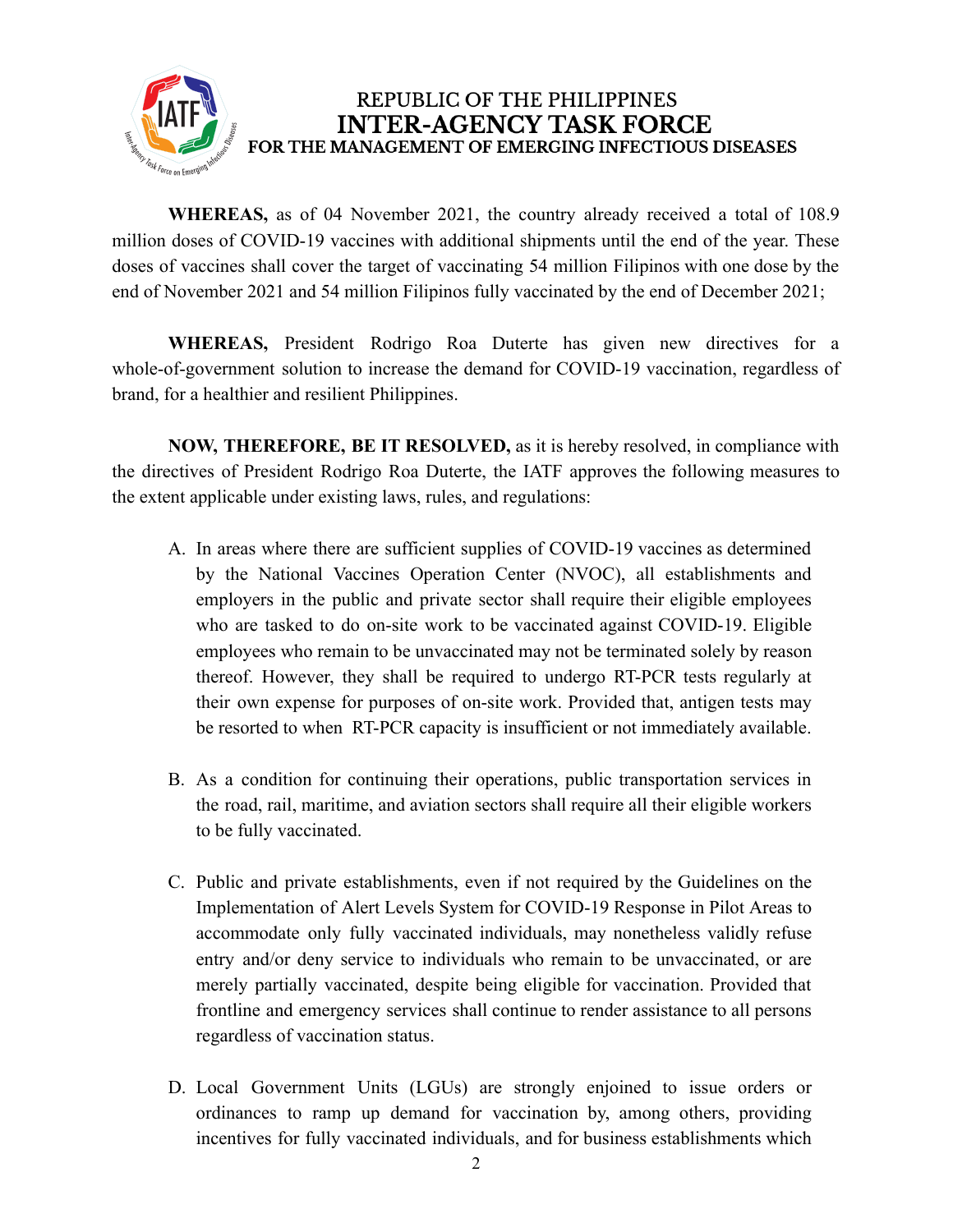

institute measures that promote vaccination among their employees and clients, and to the extent allowed by law, requiring proof of vaccination before individuals and/or entities may undertake or qualify for certain activities.

- E. Upon sufficient proof of a confirmed vaccination schedule, all workers to be vaccinated during work hours shall not be considered as absent during that period.
- F. In all of the foregoing, only the presentation of a medical clearance issued by a Municipal Health Office, City Health Office, and/or Provincial Health Office or birth certificate, as the case may be, shall serve as sufficient and valid proof of ineligibility for vaccination.
- G. All Government Agencies are hereby enjoined to implement measures prioritizing fully vaccinated individuals availing of government programs and services.

**RESOLVED FURTHER,** that this Resolution shall take effect on 01 December 2021, after publication in a newspaper of general circulation and/or the Official Gazette. Let three (3) copies of this Resolution be furnished to the University of the Philippines Office of the National Administrative Register.

**RESOLVED FINALLY,** that the Chairperson and the Co-Chairperson shall be duly authorized to sign this Resolution for and on behalf of the Inter-Agency Task Force.

**APPROVED** during the 148th Inter-Agency Task Force Meeting, as reflected in the minutes of the meeting, held this November 11, 2021, via video conference**.**

**FRANCISCO T. DUQUE III** Secretary, Department of Health IATF Chairperson

**KARLO ALEXEI B. NOGRALES** Secretary, Office of the Cabinet Secretariat IATF Co-Chairperson